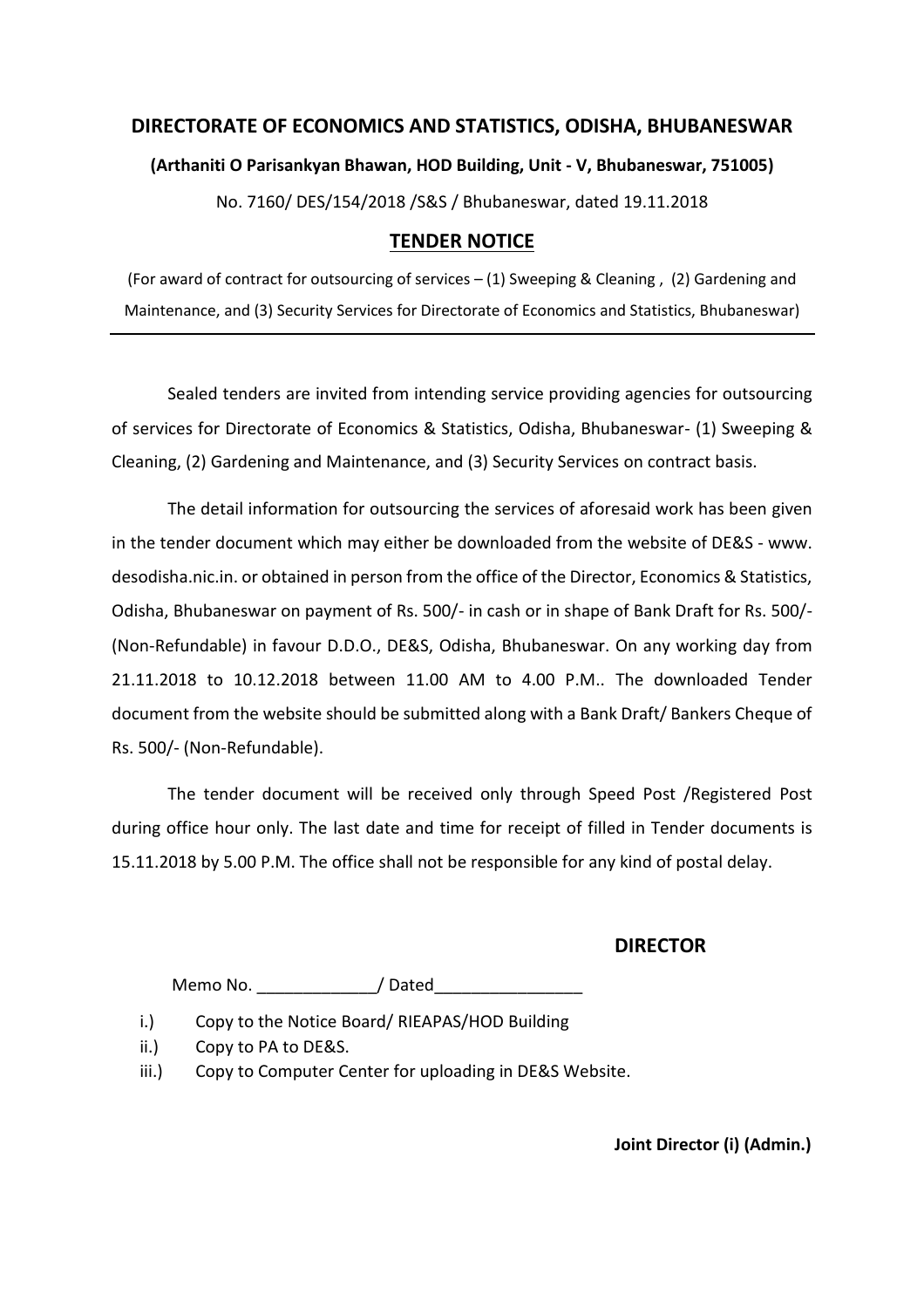## **DIRECTORATE OF ECONOMICS AND STATISTICS, ODISHA, BHUBANESWAR**

## **(Arthaniti O Parisankyan Bhawan, HOD Building Campus, Unit - V, Bhubaneswar, 751005)**

## TENDER DOCUMENTS

Contract for outsourcing of services – i) Sweeping & Cleaning, ii) Gardening and Garden Maintenance at Directorate of Economics & Statistics, Odisha, Bhubaneswar-1

| Period of issue of tender Documents                                                          | From 21.11.2018 to 10.12.2018 up to 4.00<br><b>PM</b>                                                            |
|----------------------------------------------------------------------------------------------|------------------------------------------------------------------------------------------------------------------|
| Last date & time for submission of<br>completed tender Documents                             | 11.12.2018 by 5.00 PM                                                                                            |
| Address of submission of completed tender<br>Documents through Registered Post/Speed<br>Post | The Director, Economics & Statistics, Odisha,<br>Bhubaneswar-01<br>(Contact No. 0674 – 231295)                   |
| Place, date & time for opening of Technical<br><b>Bids</b>                                   | Office Chamber of the Director, Economics &<br>Statistics, Odisha, Bhubaneswar-01<br>Date: 12.12.2018 at 3.00 PM |
| Place, date & time for opening of Financial<br><b>Bids of eligible Bidders</b>               | Office Chamber of the Director, Economics &<br>Statistics, Odisha, Bhubaneswar-01<br>Date: 13.12.2018 at 3.00 PM |
| Likely date of commencement of required<br>Services                                          | Date: 15.12.2018                                                                                                 |

**Director**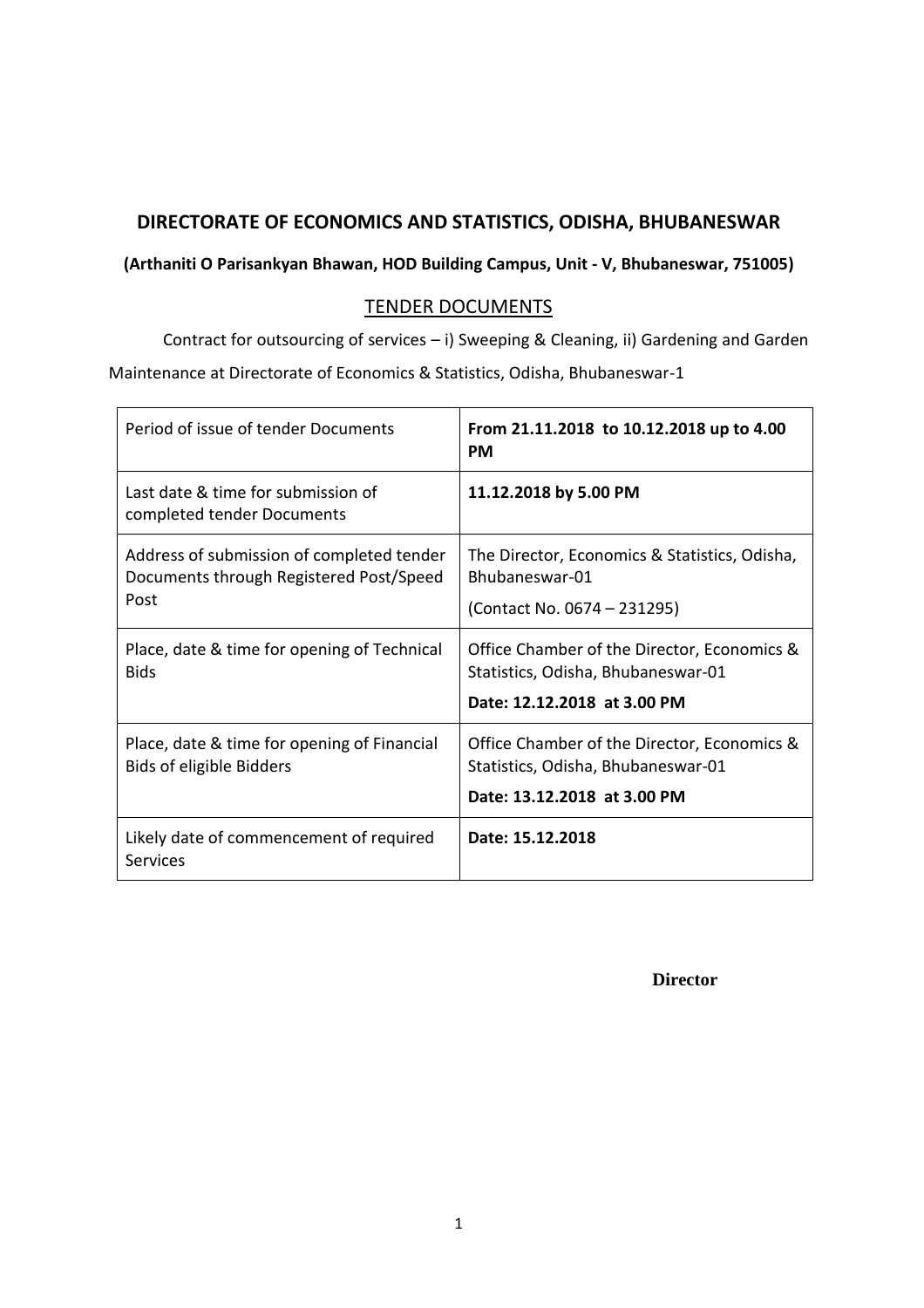## CONTENTS OF TENDER DOCUMENT

| Sl. No.        | <b>Description of contents</b>                           | <b>Page Number</b> |
|----------------|----------------------------------------------------------|--------------------|
| 1              | Scope of work and general instructions for bidders       | 03-05              |
| $\overline{2}$ | Technical requirement for the tendering service provider | 06                 |
| 3              | Tender Application - Technical Bid                       | $07-09$            |
| 5              | Tender Application - Financial Bid                       | 10                 |
| 6              | <b>General Terms and Conditions</b>                      | $11 - 14$          |
| 7              | Agreement                                                | $15 - 16$          |

**Director**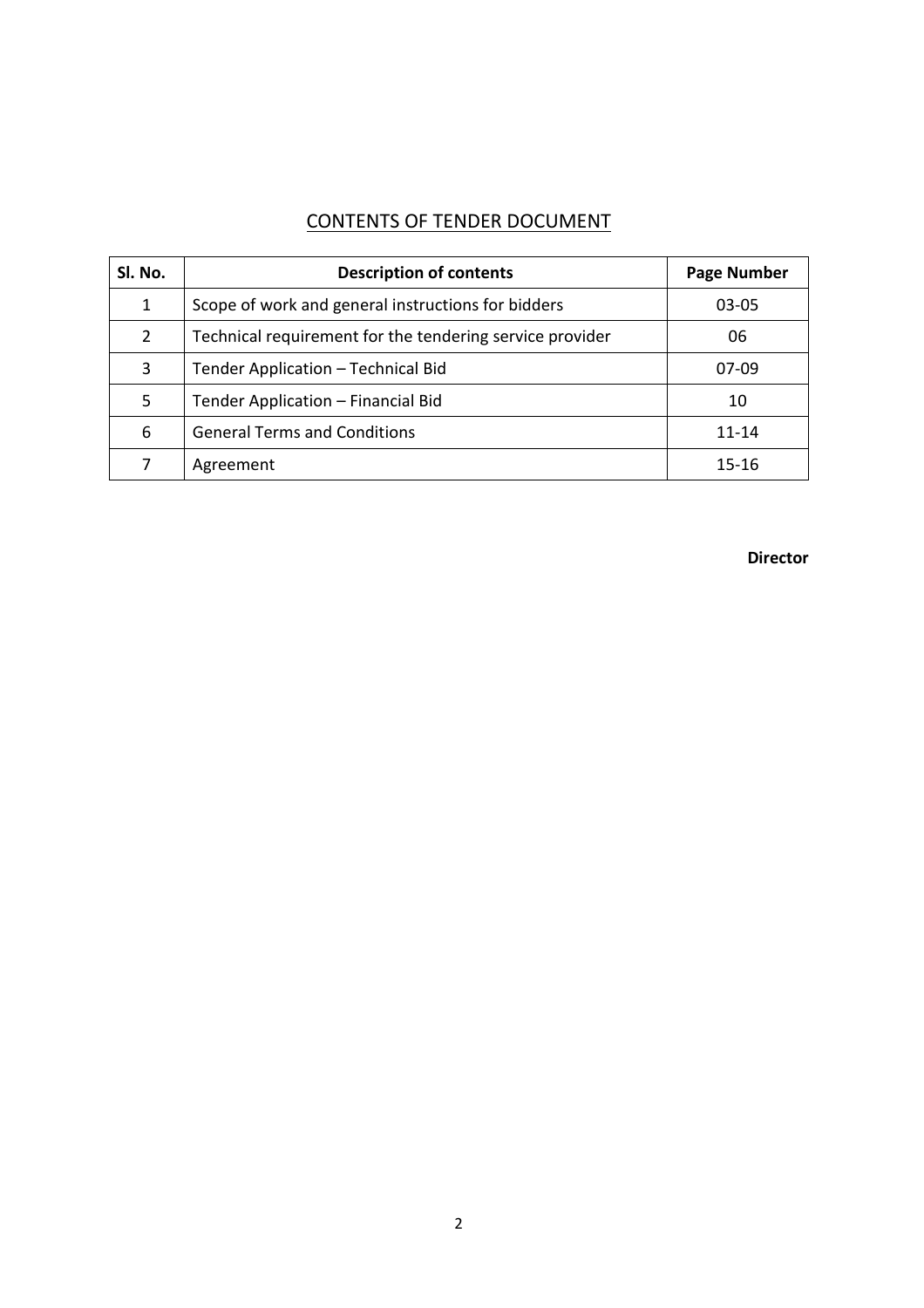#### **SCOPE OF WORK AND GENERAL INSTRUCTIONS FOR BIDDERS**

- 1. The Directorate of Economics and Statistics(DE&S) under Planning & Convergence Department, Government of Odisha, Bhubaneswar requires the outsourcing of services– i) Sweeping & Cleaning, ii) Gardening and Garden maintenance for its office at Bhubaneswar.
- 2. The contract for providing the aforesaid services is likely to commence from date 15/12/2018 and would continue till date 14/12/2019. The period of the contract may further be extended beyond date 14/12/2019 provided the requirement of services persists at that time or may be curtailed /terminated before date 14/12/2019 owing to deficiency in service or substandard quality of service provided by the selected service provider or because of change in DE&S requirement. The Director, Economics and Statistics reserve the right to terminate the contract at any time after giving one month notice to the selected service provider.
- 3. The DE&S, Odisha intends to outsource the services namely
	- i) Sweeping and cleaning
	- ii) Gardening & garden maintenance
- 4. The estimated cost of the contract is to be quoted by the bidder.
- 5. The interested Service providing agencies may send the Tender Document complete in all respect along with Earnest Money Deposit of Rs. 5000/- (refundable without interest)and other requisite documents so as to reach the office of the Director, Economics and Statistics, Odisha, Bhubaneswar-1, by **5 PM of date 11/12/2018**.
- **6.** The tender has been invited under two bid systems i.e. Technical Bid and Financial Bid. The interested agencies are advised to submit two separate sealed envelopes superscribing **-"Technical Bid for providing Cleaning Sweeping & Gardening services to DE&S, Unit-5, Bhubaneswar, Odisha**" and **"Financial Bid for providing Cleaning Sweeping & Gardening services to DE&S, Unit-5, Bhubaneswar, Odisha".** Both sealed envelopes should be kept in a third sealed envelope super-scribing **"Tender for providing Cleaning Sweeping & Gardening Services to DE&S, Unit-5, Bhubaneswar, Odisha".**
- 7. The E.M.D. of Rs. 5000/- (refundable without interest) should be necessarily accompanied with the technical bid of the service provider in the form of Demand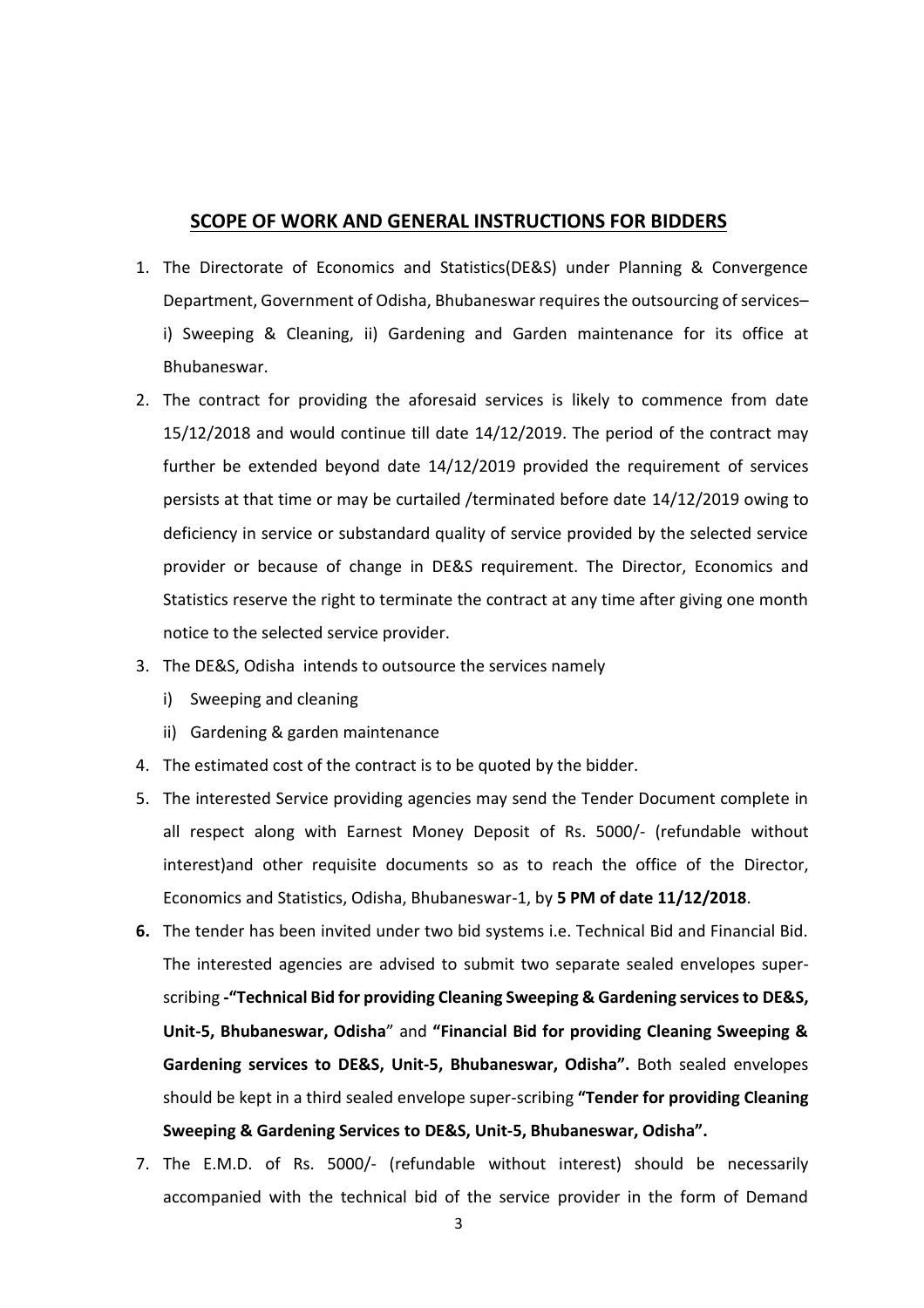Draft/Pay Order drawn in favour of the **Assistant Director and DDO, Directorate of Economics and Statistics, Odisha, Bhubaneswar,** failing which the tender shall be summarily rejected.

- 8. The Bid Security (EMD) without interest shall be returned to the unsuccessful bidders after finalization of contract.
- 9. The successful Bidder will have to deposit a **performance security deposit** equivalent to the total charges for providing the services for one month in **the form of bank guarantee** from any Nationalized Bank drawn in favour of the **Assistant Director and DDO, Directorate of Economics and Statistics, Odisha, Bhubaneswar** covering the period of contract. In case the contract is further extended beyond the initial period, the bank guarantee will have to be renewed by the successful tenderer.
- 10. The tendering service providers are required to enclose **self-signed photocopies of the following documents** along with the Technical Bid, failing which their Bids shall be summarily/out rightly rejected and will not be considered:
	- a. Registration Certificate of the applicant organization
	- b. Copy of the PAN/GIR Card
	- c. Copy of the IT Return filed for the last 3 financial years
	- d. Copy of EPF and ESI Certificates
	- e. Copy of the GST Registration Certificate
	- f. Certified extracts of the Bank Account of any Nationalized Bank containing transactions during last six months.
- 11. The **conditional bids** shall not be considered and will be out rightly rejected in very first instance.
- 12. All entries in the tender form should be legible and filled clearly. If the space for furnishing information is insufficient, a separate sheet duly signed by the authorized signatory may be attached. No overwriting or cutting is permitted in the financial bid form. In such cases, the tender shall be summarily rejected. However, the cutting, if any, in the technical bid application must be initialed by the person authorized to sign the tender bids.
- 13. The **Technical Bids** shall be opened on the scheduled date and time i.e. **at 11.00AM. on date 12/ 12/2018** in the Office of the Director, DE&S, Odisha, Bhubaneswar in the presence of the representatives of service providers, if any, who wish to be present on the spot at that time.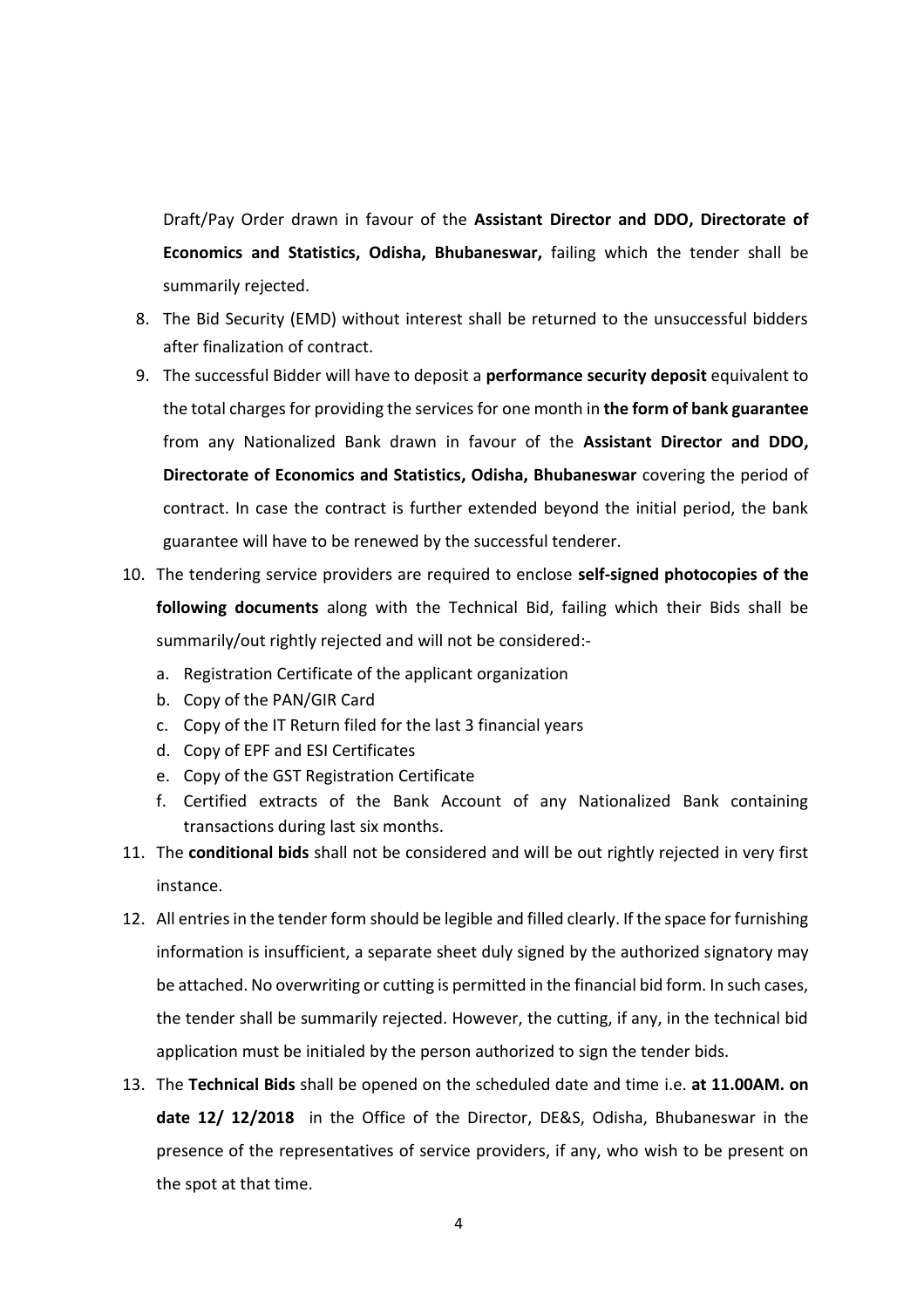- 14. The **Financial Bid** of only those tenderers will be opened whose technical bids are found in order. The qualified bidders will be intimated separately by e-mail /Fax/Telephone/Post. The **Financial bids shall be opened at 11.00 AM. on date 13/ 12/2018** in the office room of the Director, DE&S, Odisha, Bhubaneswar in the presence of the representatives of service providers, if any, who wish to be present on the spot at that time.
- 15. The **Director, Economics and Statistics, Odisha** reserves the right to cancel all bids without assigning any reason thereof.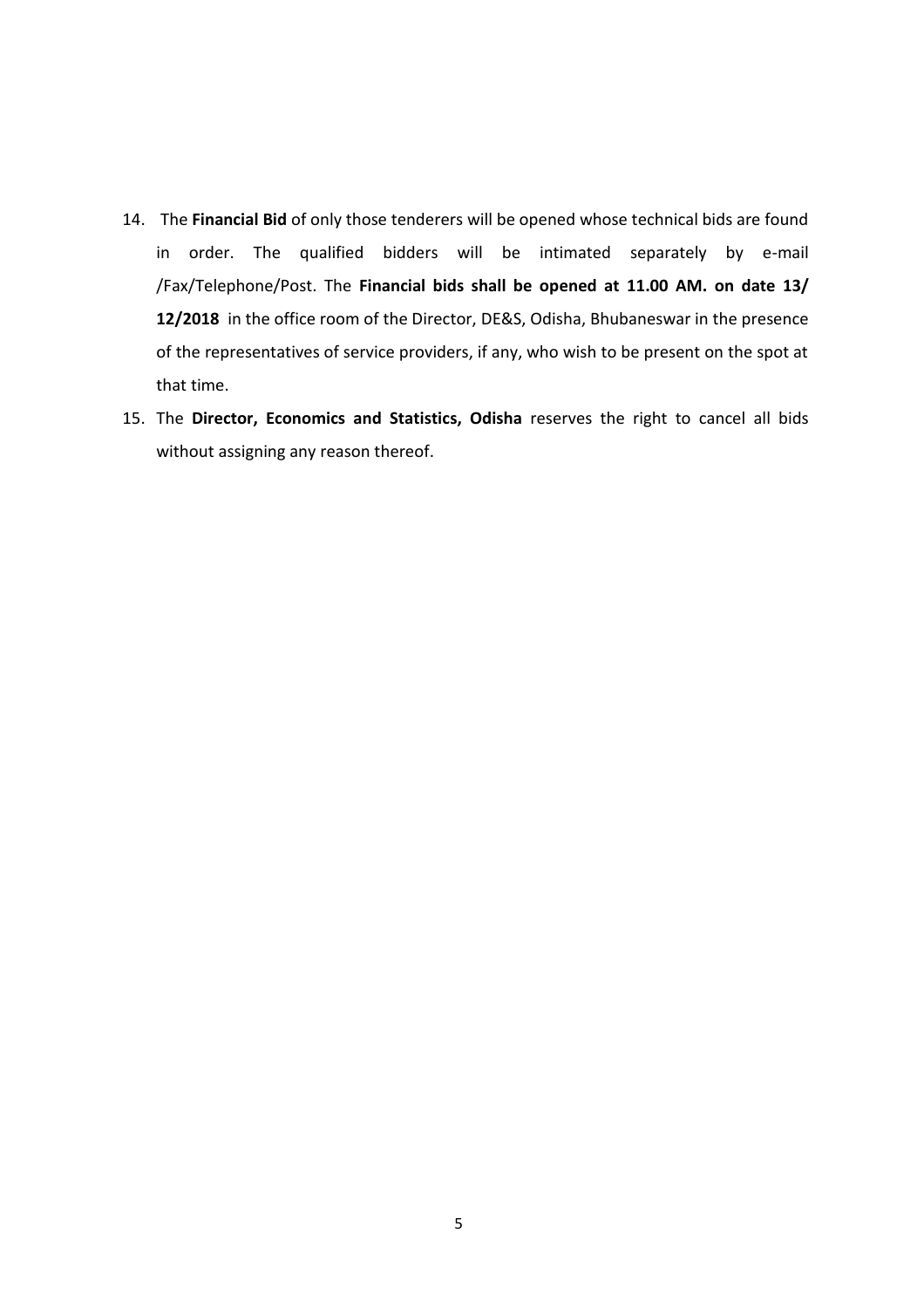#### **TECHNICAL REQUIREMENTS FOR THE TENDERING SERVICE PROVIDER**

- 1. The tendering service provider should fulfill the following technical specifications:-
	- (a) The registered office or one of the branch offices of the service provider should be located within the jurisdiction of Municipal Corporation, Bhubaneswar. The service provider should provide the name, designation and contact number of the person to liaison with the DE&S.
	- (b) They should be registered with the appropriate registering authority.
	- (c) They should have at least three years' experience in providing services to Government Departments/Public Sector Units/Banks etc.
	- (d) They should have their own Bank Account in any Nationalized Bank.
	- (e) They should be registered with Income Tax and Goods &Service Tax Departments.
	- (f) They should be registered with appropriate authorities under Employees' Provident Fund and Employees' State Insurance Acts.
	- (g) They should have regulatory clearance from the Labour Department.
	- (h) Average minimum Turn over requirement per annum is **Rs.10 Lakh**.

## **TECHNICAL REQUIREMENTS FOR PROVIDING SERVICES TO DIRECTORATE OF ECONOMICS AND STATISTICS, ODISHA, BHUBANESWAR**

- 1. Persons to be engaged by the Service Provider should be above 18 years of age and not exceeding 60 years and physically sound to perform the duties.
- 2. Persons to be engaged by the Service Provider should be fluent in Odia. In addition, preference should be given to Odia speaking persons with knowledge of Hindi/English.
- 3. The persons to be engaged by the service provider for gardening work should have basic knowledge in Gardening and horticultural works.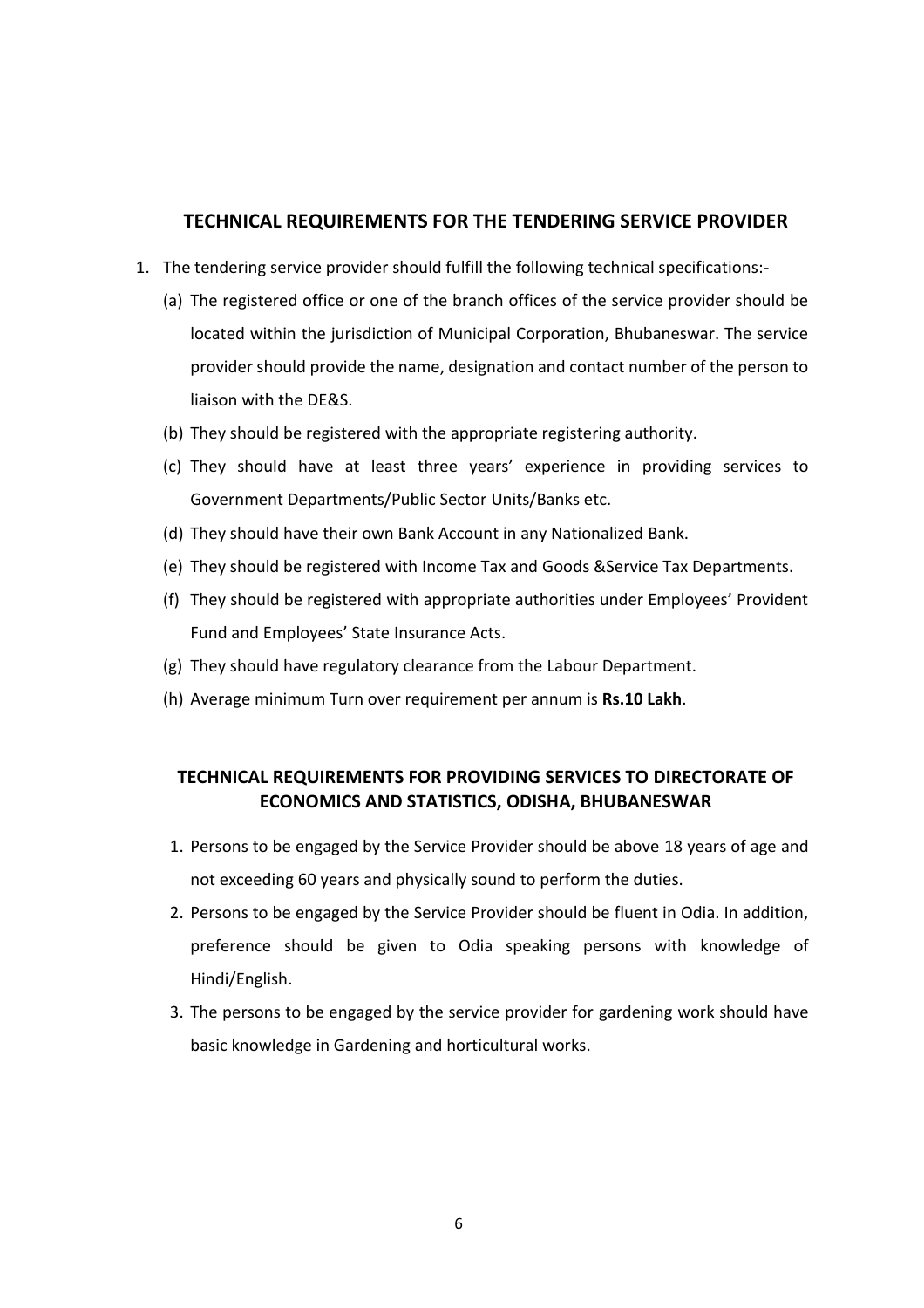## **APPLICATION – TECHNICAL BID For Providing Services to Directorate of Economics and Statistics, Unit-5, Bhubaneswar-1**

| 1. | Name of Tendering Service Provider                                                                                 |  |                                                                                                          |
|----|--------------------------------------------------------------------------------------------------------------------|--|----------------------------------------------------------------------------------------------------------|
| 2. | <b>Details of Tender Cost:</b>                                                                                     |  | of Rs.  drawn on<br>MR No/ Date<br>(Original MR to be enclosed if purchased<br>from DE&S Office by Cash) |
| 3. | Details of Earnest Money Deposit                                                                                   |  |                                                                                                          |
| 4. |                                                                                                                    |  |                                                                                                          |
|    |                                                                                                                    |  |                                                                                                          |
| 5. | Full Address of Registered Office<br>Telephone No.<br>FAX No.                                                      |  |                                                                                                          |
|    | E. mail Address                                                                                                    |  |                                                                                                          |
| 6. | Telephone No.                                                                                                      |  |                                                                                                          |
|    | FAX No.                                                                                                            |  |                                                                                                          |
|    | E. mail Address                                                                                                    |  |                                                                                                          |
| 7. | Name, Address & Telephone No. of:<br>Authorized Officer/Person to liaise with:<br>DE&S, Bhubaneswar.               |  |                                                                                                          |
| 8. | <b>Banker of the Service</b><br>Provider (Attach certified<br>Copy of statement of A/C for<br>The last six months. |  |                                                                                                          |
|    | Address and Telephone No. of:                                                                                      |  |                                                                                                          |
|    | Banker.                                                                                                            |  |                                                                                                          |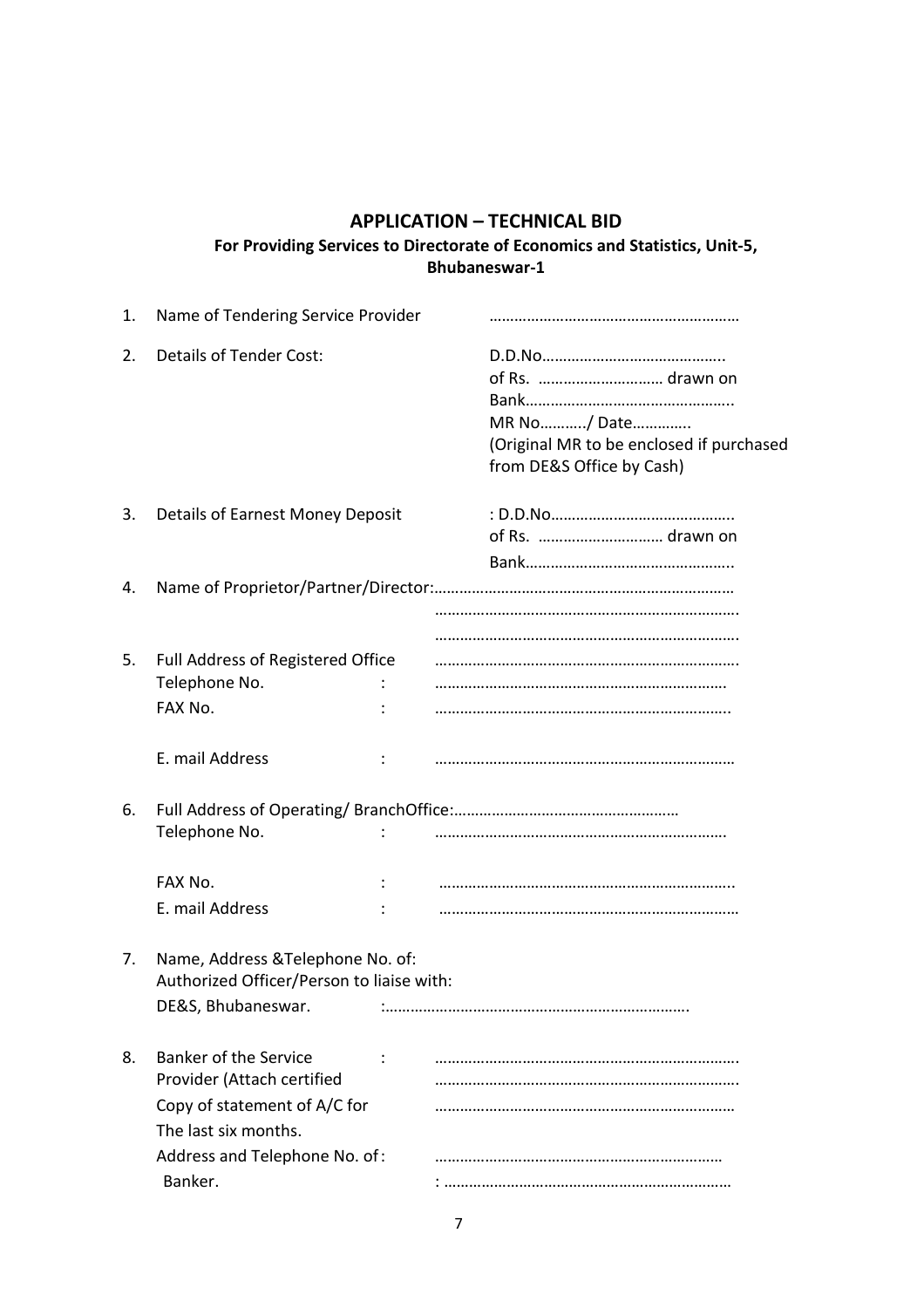| 9. | Pan/GIR No. (Attach<br>Self-Attested copy)                 |  |
|----|------------------------------------------------------------|--|
|    | 10. GST Registration No.<br>(Attach self-attested copy)    |  |
|    | 11. E.P.F. Registration No.<br>(Attach self-attested copy) |  |
|    | 12. E.S.I. Registration No.<br>(Attach self-attested copy) |  |

13. Financial turnover of the tendering Service Provider for the last 3 financial years

| Financial year | Amount (Rs. In lacs) | Remarks, if any |
|----------------|----------------------|-----------------|
| 2014-15        |                      |                 |
| 2015-16        |                      |                 |
| 2016-17        |                      |                 |

14. Copy of Registration / license of the Labour Department, Government of Odisha for providing services must be enclosed.

(Attach separate sheet, if space provided is insufficient)

All documents enclosed must be signed with sealby the authorized person.

15. Give details of the major similar contracts handled by the tendering Service Provider during the last three years ending 31.03.2018 in the following format (if the space provided is insufficient a separate sheet may be attached)

| Name of the              | Type of  | Amount of        |      | Duration of |
|--------------------------|----------|------------------|------|-------------|
| client/address/Telephone | service  | Service          |      | contract    |
|                          | provided | contract (Rs. in | From | To          |
|                          |          | lakh)            |      |             |
|                          |          |                  |      |             |
|                          |          |                  |      |             |
|                          |          |                  |      |             |
|                          |          |                  |      |             |
|                          |          |                  |      |             |

15. Additional information – Attach proof of the above documents in separate sheet.

Date: Date: Signature of Authorized person Place: Name: Name: Name: Name: Name: Name: Name: Name: Name: Name: Name: Name: Name: Name: Name: Name: Name: Name: Name: Name: Name: Name: Name: Name: Name: Name: Name: Name: Name: Name: Name: Name: Name: Name: Name: Name: Seal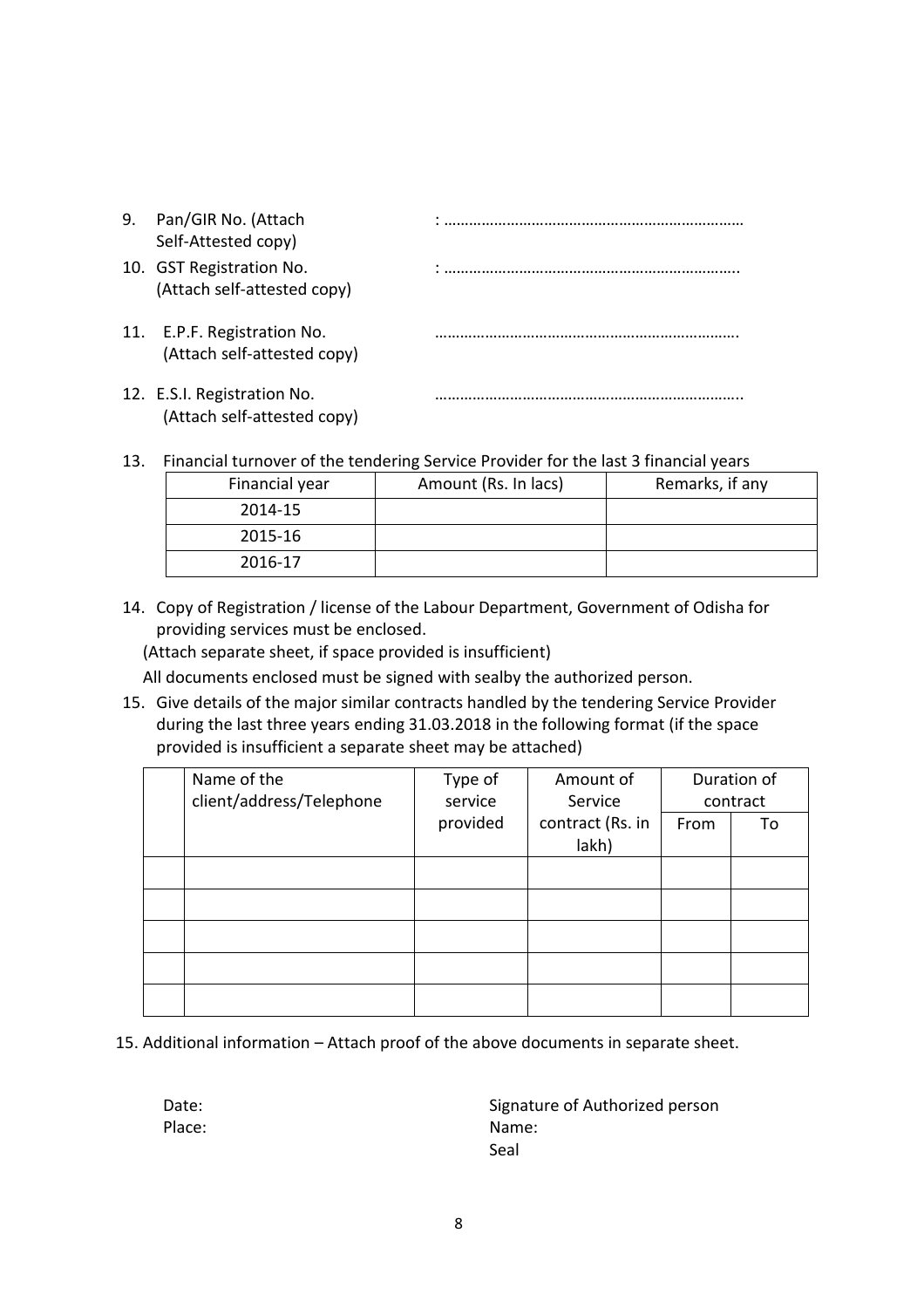## DECLARATION

- 1. I,………………………………………………,Son/Daughter/Wife of Shri …………………………… Proprietor/Partner/Director/authorized signatory of the Service Provider mentioned above and competent to sign this declaration and execute this tender document:
- 2. I have carefully read and understood all the terms and conditions of the tender and undertake to abide by them;
- 3. The information/ documents furnished along with the above application are true and authentic to the best of my knowledge and belief. I/we/am/are well aware of the fact that furnishing of any false information/fabricated document would lead to rejection of my tender at any stage besides liabilities towards prosecution under appropriate law.

Date: Place:

> Signature of Authorized person Full Name: Seal: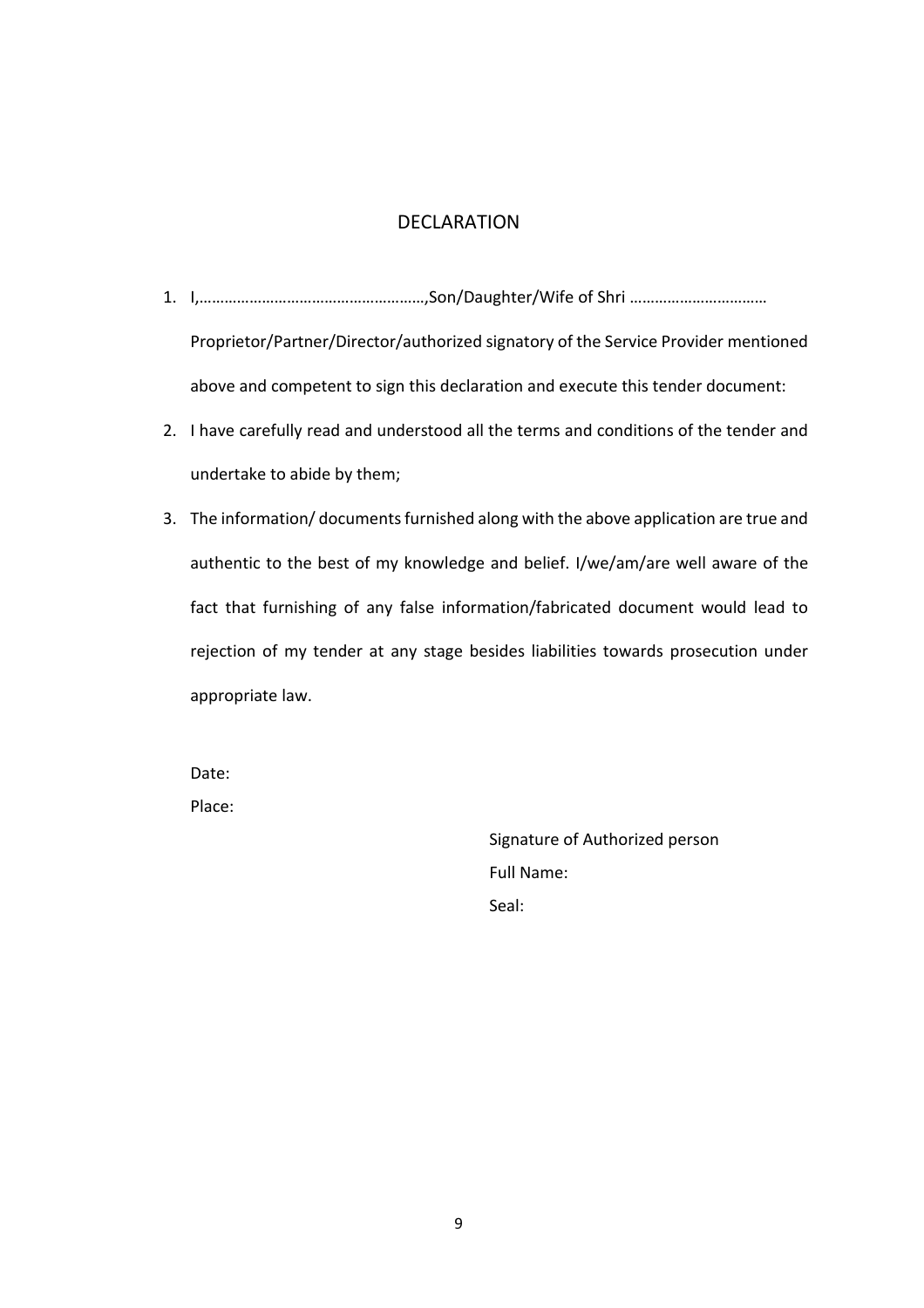## **APPLICATION – FINANCIAL BID FOR PROVIDING SERVICE TO THE DIRECTOR, ECONOMICS AND STATISTICS, BHUBANESWAR-1, ODISHA**

- 1. Name of tendering Service Provider:
- 2. Rate per service per month shall be inclusive of all statutory liabilities, taxes, levies, Cess etc.

| SI.<br>No.     | Service Type                                            | Service requirement                                                                                                                                                                                                                                                                     | Service charges per month<br>(in Rs.)(Inclusive of all<br>Taxes and Liabilities against<br>each items mentioned in<br>Col. -3) categorically. |
|----------------|---------------------------------------------------------|-----------------------------------------------------------------------------------------------------------------------------------------------------------------------------------------------------------------------------------------------------------------------------------------|-----------------------------------------------------------------------------------------------------------------------------------------------|
| $\mathbf{1}$   | 2                                                       | 3                                                                                                                                                                                                                                                                                       | 4                                                                                                                                             |
| $\mathbf{1}$   | Sweeping and cleaning                                   | of<br>a) Numbers<br>toilets-19<br>including 04 ladies toilets<br>b) Approximate carpet area-<br>20907.10 sq. ft.<br>c) Approximate Campus area<br>for sweeping 11,900 sq. ft.<br>d) Other details as per Point-1<br>(i) of General terms and<br>Conditions<br>of<br>Tender<br>Document. |                                                                                                                                               |
| $\overline{2}$ | Gardening & Garden<br>maintenance(Horticulture<br>work) | Planting and<br>the<br>watering<br>flower plants, indoor plants and<br>their<br>etc.<br>and<br>trees<br>(Horticulture<br>maintenance<br>work)-as per details at Point-<br>1(ii) of General terms and<br>Conditions<br>of<br>Tender<br>Document.                                         |                                                                                                                                               |

#### **Monthly Rate for Services**

| Signature of Authorized person |  |
|--------------------------------|--|
|--------------------------------|--|

Date: Name:

Place: Seal Seal And Seal Seal And Seal And Seal And Seal And Seal And Seal And Seal And Seal And Seal And Seal

Note: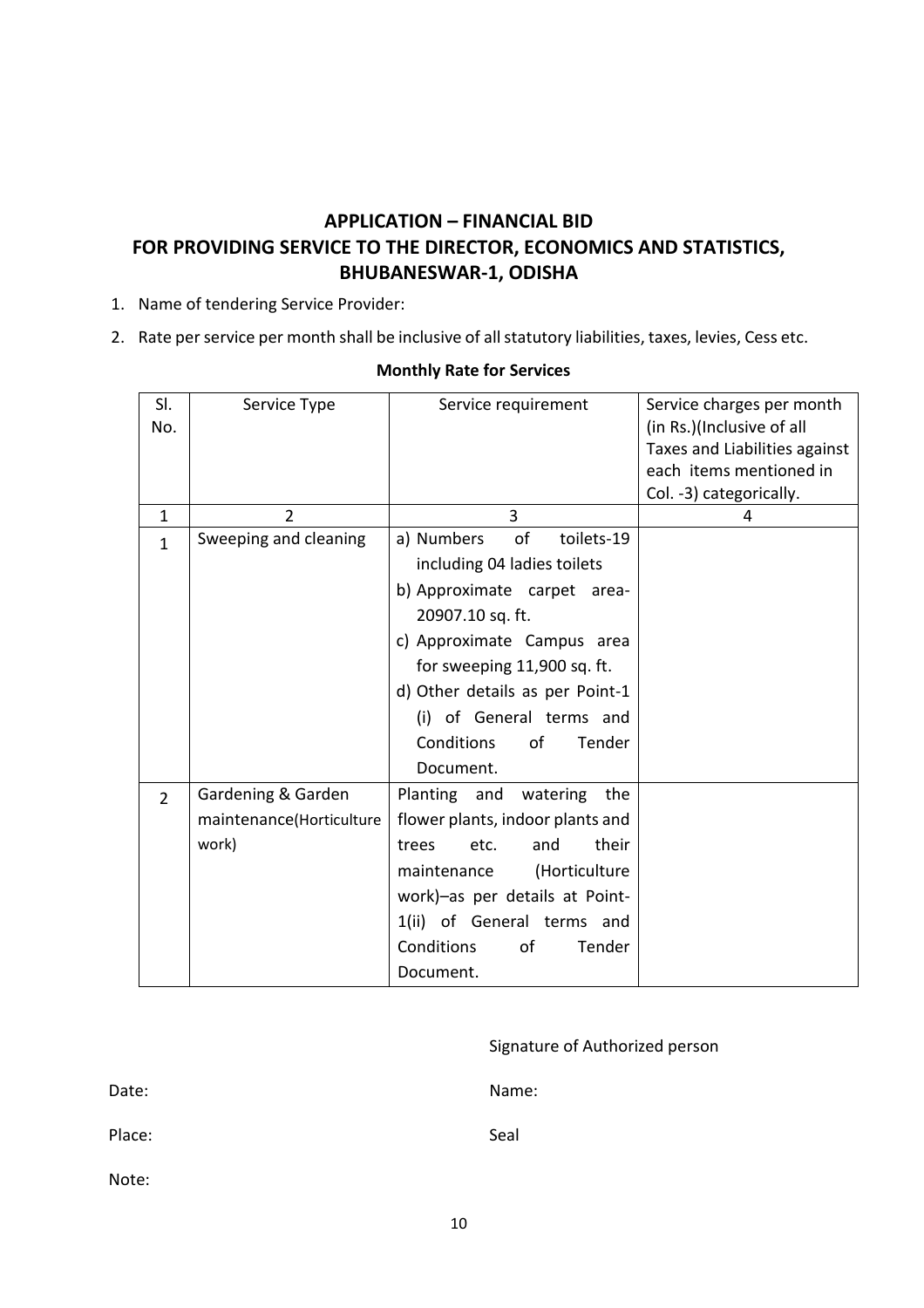- 1. The total rates quoted by the tendering agency should be inclusive of all statutory taxation liabilities in force at the time of entering into the contract.
- 2. The payment shall be made on conclusion of the calendar month only.
- 3. The rates quoted shall be firm & fixed for the period of contract. No escalation shall be allowed under any circumstances.

#### **GENERAL TERMS & CONDITIONS**

#### **1. Scope of Work**

#### **(i) Sweeping and cleaning–**

The Directorate of Economics and Statistics, Odisha, Bhubaneswar has **19 nos. of** toilets, 20907.10 sqr ft carpet area of Buildings, 11,900 sq ft campus area for cleaning and sweeping. The following services are to be rendered by the Service Provider.

- (a) Sweeping and cleaning the rooms, toilets, verandah and premises of the Campus at least once in a day at 8 A.M-9.00 A.M.
- (b) Floor cleaning materials i.e. Phenyl / Harpic etc. to be used in cleaning of the toilets.
- (c) Dettol mixed water to be used while wiping the floors, rooms, etc once a day.
- (d) Dusting of rooms, furniture, glass windows etc should be ensured at the time of cleaning of the rooms.
- (e) The materials & instruments used for cleaning, sweeping shall be provided by the Service provider at his own cost.

#### **(ii) Gardening and garden maintenance–**

- **A. Scope of work**
- (a) Growing of plants, planting of decorative plants and flower plants in the front / back side/inside of DE&S building, boundary walls etc and to be maintained round the year.
- **B. Role and responsibility of the Service Provider** The agency will bear the following costs:
- (a) Cost of sapling (as per seasonal requirement), fertilizer (bio fertilizer and chemical fertilizer), pesticides, etc. required for maintenance and nourishment of plants**.**
- (b) Labour cost for raising, maintaining and watering the plants and lawns.
- (c) Machines and instruments required for plantation and their maintenance.
- **C. Role and responsibility of DE&S**
- (a) DE&S will bear the cost of procurement of pots and earth as and when required as per the gardening plan.
- 2. The bidders may visit the DE&S campus if need so during any working day before submitting the Tender.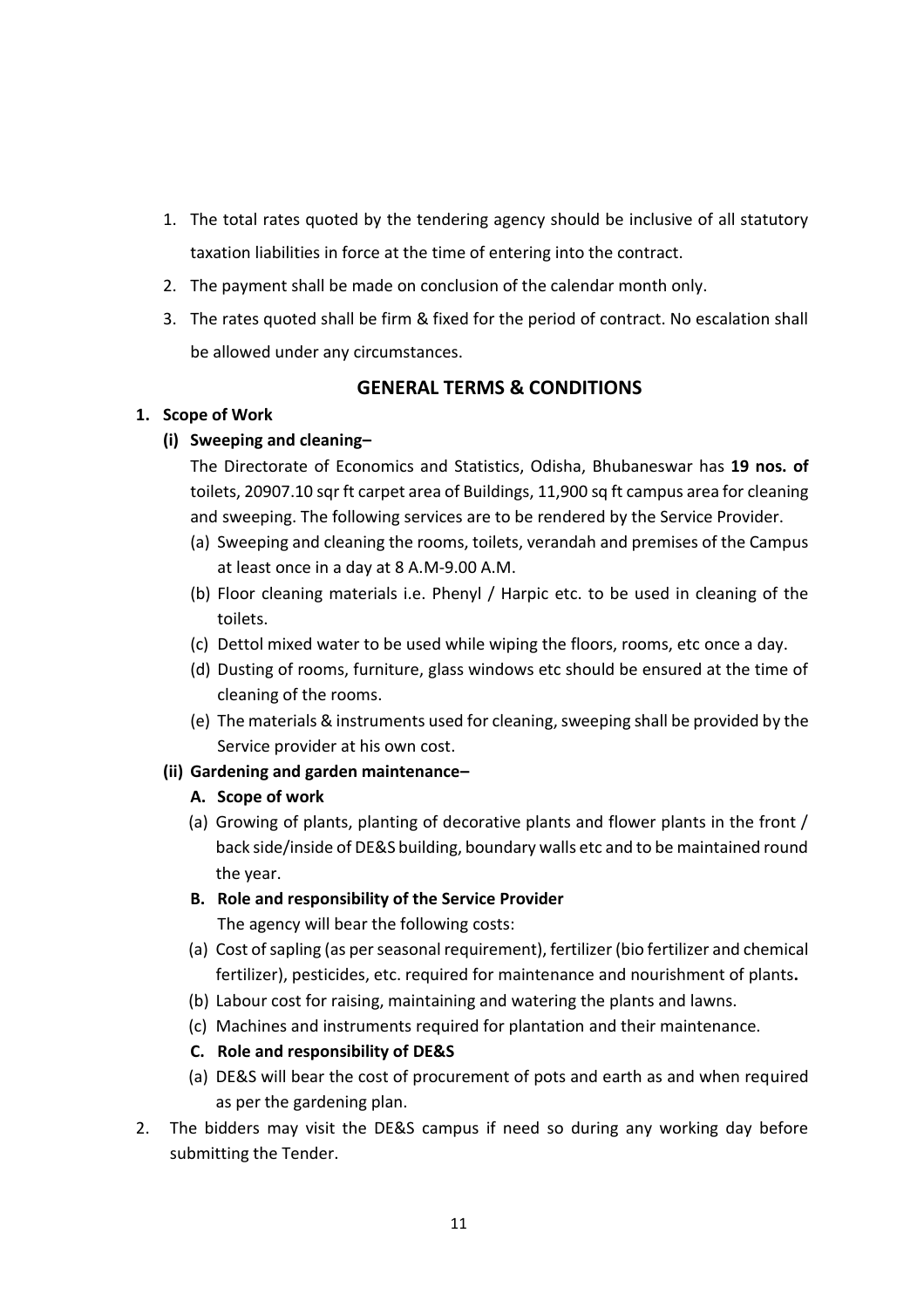- 3. The Agreement shall commence from date **15/12/2018** and shall continue till date **14/12/2019** unless it is curtailed or terminated by the authority owing to deficiency of service, sub-standard quality of manpower deployed, breach of contract etc or change in requirements.
- 4. The Agreement shall automatically expire on date 14/12/**2019** unless extended further by the mutual consent of the Service Provider and the Authority.
- 5. The Agreement may be extended on the same terms and conditions or with some additions / deletions / modifications, for a further specific period (Not more than one year at a time) mutually agreed upon by the Service Provider and the Authority.
- 6. The Service Provider shall not be allowed to transfer, assign, pledge or subcontract its rights and liabilities under this Agreement to any other agency or organization by whatever name be called without the prior written consent of the Authority
- 7. The Service Provider will be bound by the details furnished by it to the Authority while submitting the tender or at subsequent stage. In case, any of such documents furnished by Service Provider is found to be false at any stage, it would be deemed to be a breach of terms of Agreement making it liable for legal action besides termination of the Agreement.
- 8. The Authority reserves the right to terminate the Agreement during the period of contract after giving one month notice to the Service Provider.
- 9. The Service Provider shall nominate a coordinator who shall be responsible for immediate interaction with the Joint Director (Admn.) of this office for smooth function.
- 10. The entire financial liability in respect of the personnel deployed for providing services in DE&S shall be that of the Service provider and the DE&S will in no way be liable.
- 11. For all intents and purposes, the Service Provider shall be the "Employer" within the meaning of different rules & Acts in respect of persons so deployed. The persons deployed by the Service Provider shall not have any claim whatsoever like employer and employee relationship against the DE&S.
- 12. The Service Provider shall be solely responsible for the redressal of grievances or resolution of disputes relating to persons deployed. The DE&S, Odisha shall, in no way, be responsible for settlement of such issues whatsoever.
- 13. The DE&S shall not be responsible for any financial loss or any injury to any person deployed by the Service Provider in the course of their performing the functions / duties, or for payment towards any compensation.
- 14. The person deployed shall not claim any benefit or compensation or absorption or regularization of deployment with DE&S, Bhubaneswar under the provision of rules.
- 15. The Service Provider must be registered with the concerned Govt. Authorities i.e. Labour Commissioner, Provident Fund Authorities, Employees State Insurance Corporation etc. and a copy of the registration should be submitted. The service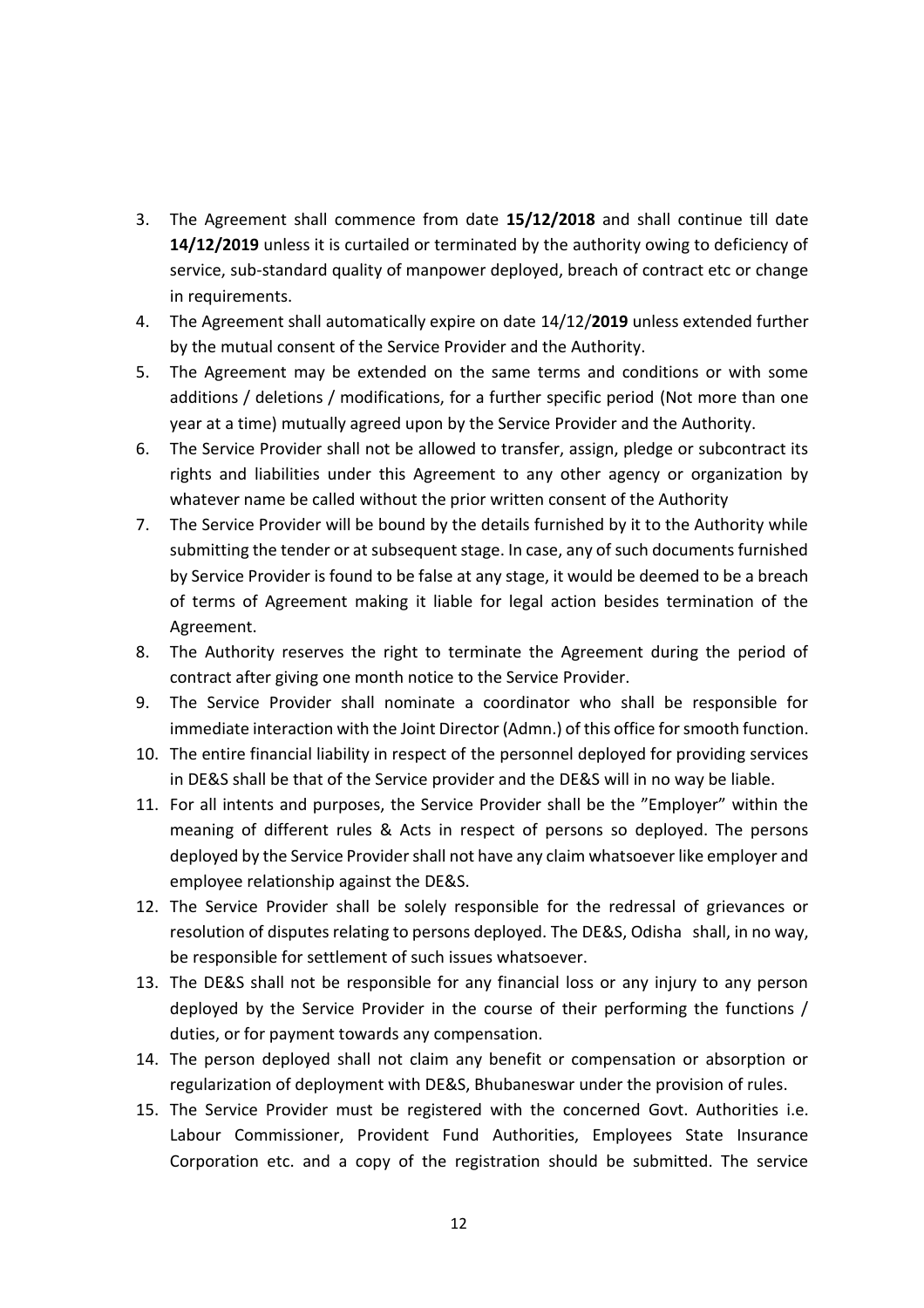Provider shall comply with all the legal requirements for obtaining License under Contract Labour (Regulations and Abolition) act, 1970, if any at his own part and cost.

- 16. The persons deployed by the Service Provider should have good police records and no criminal case should be pending against them.
- 17. The persons deployed should be polite, cordial and efficient while handling the assigned work and their actions should promote good will and enhance the image of DE&S. The Service Provider shall be responsible for any act of indiscipline on the part of the persons deployed.

## **Financial**

- 18. The technical Bid should be accompanied with an Earnest Money Deposit (EMD) of Rs. 5000/-(refundable without interest) in the form of Demand Draft/ Pay order drawn in favour of **Assistant Director and DDO, DE&S, Odisha, Bhubaneswar** failing which the tender shall be rejected out rightly.
- 19. The Earnest Money Deposit in respect of the agencies which do not qualify the technical Bid (First State)/ Financial Bid (second competitive stage) shall be returned to them without any interest. In case of successful tenderer, if the agency fails to provide the services against the initial requirement within 30 days from the date of placing the order, the EMD shall stand forfeited without giving any further notice.
- 20. The successful Bidder will have to deposit a performance security deposit equivalent to the total charges for providing the servicesfor one month in the form of bank guarantee from any Nationalized Bank drawn in favour of Assistant Director, DE&S, Odisha, Bhubaneswar covering the period of contract. In case the contract is further extended beyond the initial period, the bank guarantee will have to be renewed by the successful tenderer.
- 21. In case of breach of any terms and conditions attached to this agreement, the performance Security deposit of the Service Provider shall be liable to be forfeited besides annulment of the Agreement.
- 22. The Service Provider shall raise the bill, in triplicate, along with attendance sheet duly verified by the Office of the Director, DE&S in respect of the service provided and submit the same to the prescribed authority in the first week of the succeeding month. The payment will be released in the succeeding month.
- 23. The amount of penalty calculated @ Rs.500/- per day on account of delay in providing service/ unsatisfactory service shall be deducted from the monthly bills of the Service Provider in the succeeding month.
- 24. The competent Authority of DE&S, Bhubaneswar reserves the right to withdraw or relax any of the terms and condition mentioned above so as to overcome the problem encountered at a later stage.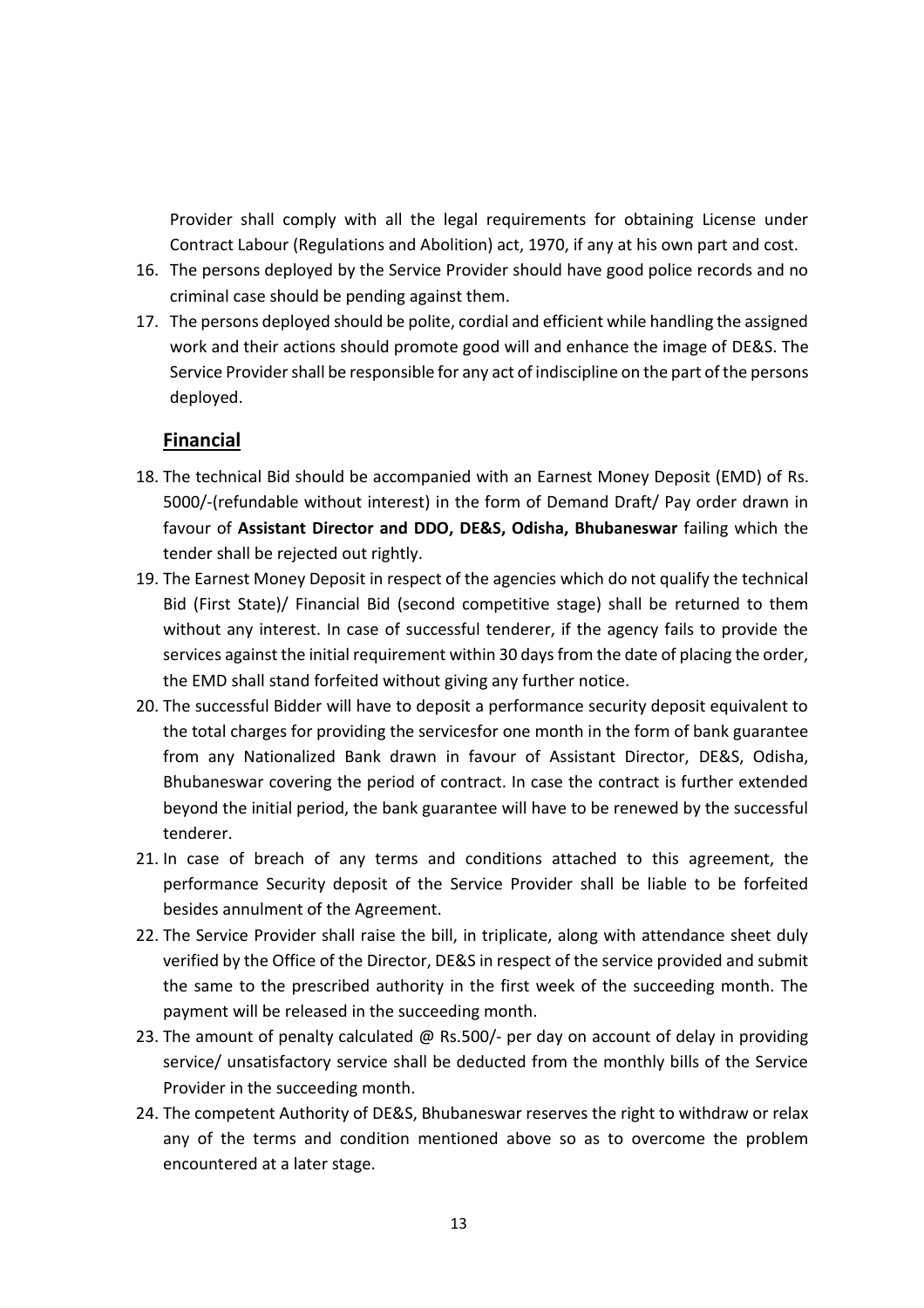25. In the event of any dispute arising in respect of the clauses of the agreement, it shall be resolved through negotiation. Alternatively, the dispute shall be referred to the next higher authority for his decision and the same shall be binding on all parties.

## **LEGAL**

- 26. The persons deployed shall, during the course of their work be privy to certain qualified documents and information which they are not supposed to divulge to third parties. In view of this, they shall be required to take oath of confidential and breach of this condition shall make the Service Provider as well as the person deployed liable for penal action under the applicable laws besides, action for breach of contract.
- 27. Service Provider shall be responsible for compliance of statutory provisions relating to minimum wages payable to different types of workers in respect of the persons deployed by it in DE&S. The DE&S shall have no liability in this regard.
- 28. The Service Provider shall also be liable for depositing all taxes, levies, cess etc. on account of service rendered by it to DE&S to the concerned tax collection authorities, from time to time as per the rules and regulations in the matter. Attested photocopies of such documents shall be furnished to DE&S.
- 29. The Service Provider shall maintain all statutory registers under the Law and shall produce the same, on demand, to the authority of DE&S or any other authority under Law.
- 30. The Tax Deduction at Source (T.D.S.) shall be done as per the provisions of Income Tax Act/ Rules as amended from time to time and a certificate to this effect shall be provided by DE&S.
- 31. In case, Service Provider fails to comply with any liability under appropriate law, and a result thereof, the DE&S is put any loss/ obligation monetary or otherwise, the DE&S will be entitled to get itself reimbursed out of the outstanding bills or the Performance Security Deposit of the Service Provider, to the extent of the loss or obligation in monetary terms.
- 32. The Agreement is liable to be terminated because of nonperformance, deviation of terms and conditions of contract. The DE&S will have no liability towards non- payment of remuneration to the persons engaged by the Service Provider and the outstanding statutory dues of the service provider to statutory authorities. If any lossor damage is caused to the DE&S by the persons deployed, the same shall be recovered from the unpaid bills or adjusted from the Performance Security Deposit.
- 33. All disputes shall be under the jurisdiction of the competent courts located at Bhubaneswar, Odisha.
- 34. The successful bidder will enter into an agreement with DE&S for supply of suitable services as per requirement of DE&S, Bhubaneswar on the above terms and conditions.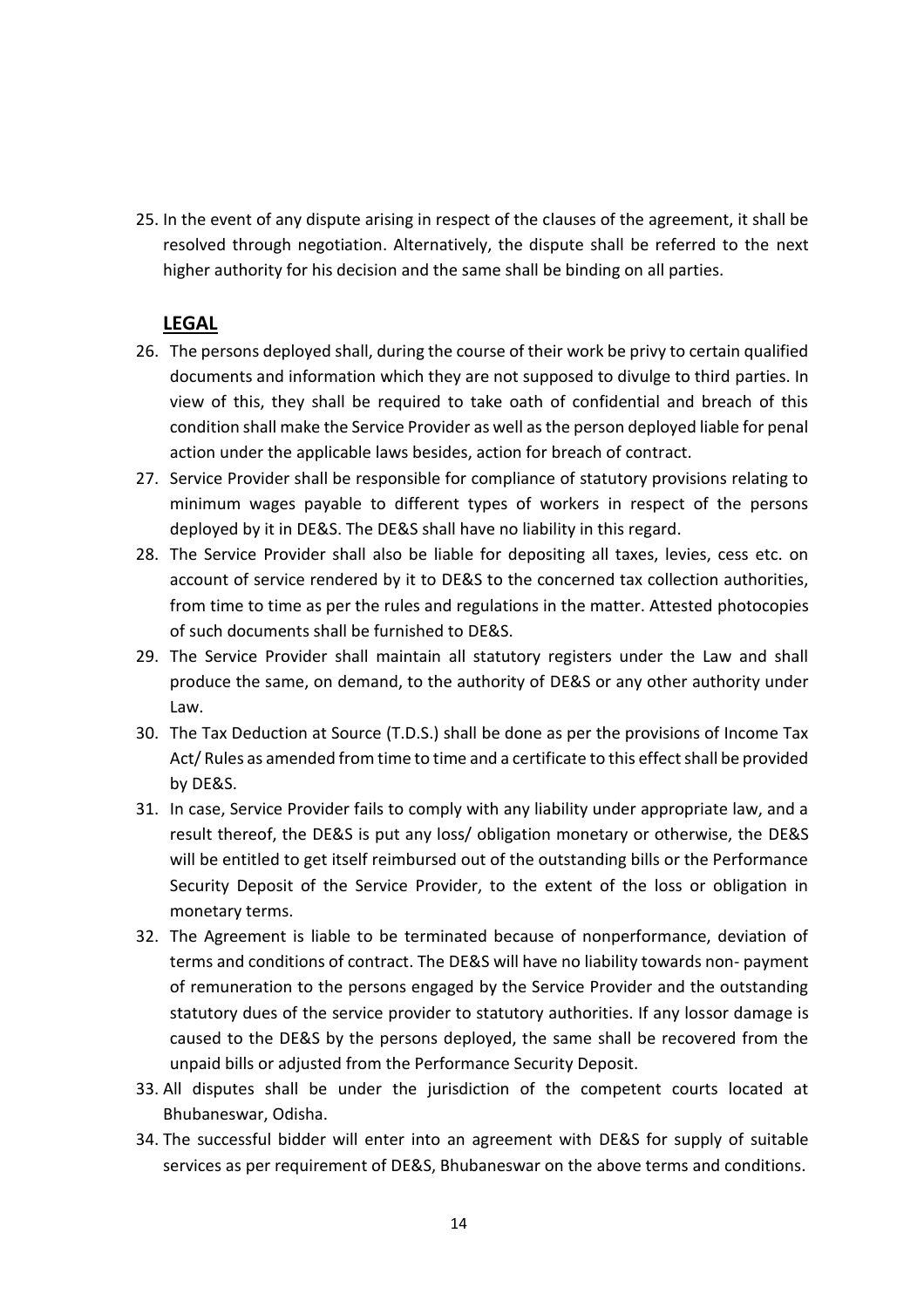#### **AGREEMENT**

This Agreement is made on this………………………………… day of 2016 between the Governor of Odisha represented by……………………………….. herein after referred to as the "Authority" which expression shall, where the context so requires or admits, also include its successors of assignees of the one part.

#### **And**

M/s………………………………………………………………………………………………………….represented by Sri ………………………………………………….. herein after called the "Service Provider" which expression shall, where the context so required or admits, also include its successors or assignees of the other part.

Whereas, the "Authority" desires that the services of "…………………………….." are required in ………………………………………………………. Department / Office.

And whereas the "Service Provider" has offered its willingness to the same in conformity with the Provisions of the agreement.

And where as the "Authority" has finalized the rate as per the terms and conditions of the agreement to the "Service Provider"

Now this agreement witnesses as below:-

- 1. That the Annexure containing the terms and conditions shall be deemed to form and to be read and construed as part of this agreement.
- 2. That in consideration of the payment to be made by the "Authority" to the "Service Provider", the "Service Provider" hereby agrees with the "Authority" to provide services in the DE&S, Bhubaneswar in conformity with the provisions of the Terms and Conditions.
- 3. That the "Authority" hereby further agrees to pay the "Service Provider" the contract price at the time and in the manner prescribed in the said Terms and Conditions.
- 4. That in the event of any dispute that may arise, it shall be settled as per the Terms and Conditions of the contract.
- 5. That this agreement is valid up to **…………………..**

IN WITNESS WHEREOF the parties have caused their respective common seals to be here unto affixed or have here unto set their respective hands and seals on the day and year first written above.

Signature of the Signature of the Signature of the Signature of the Signature of the Signature of the Signature of the Signature of the Signature of the Signature of the Signature of the Signature of the Signature of the S